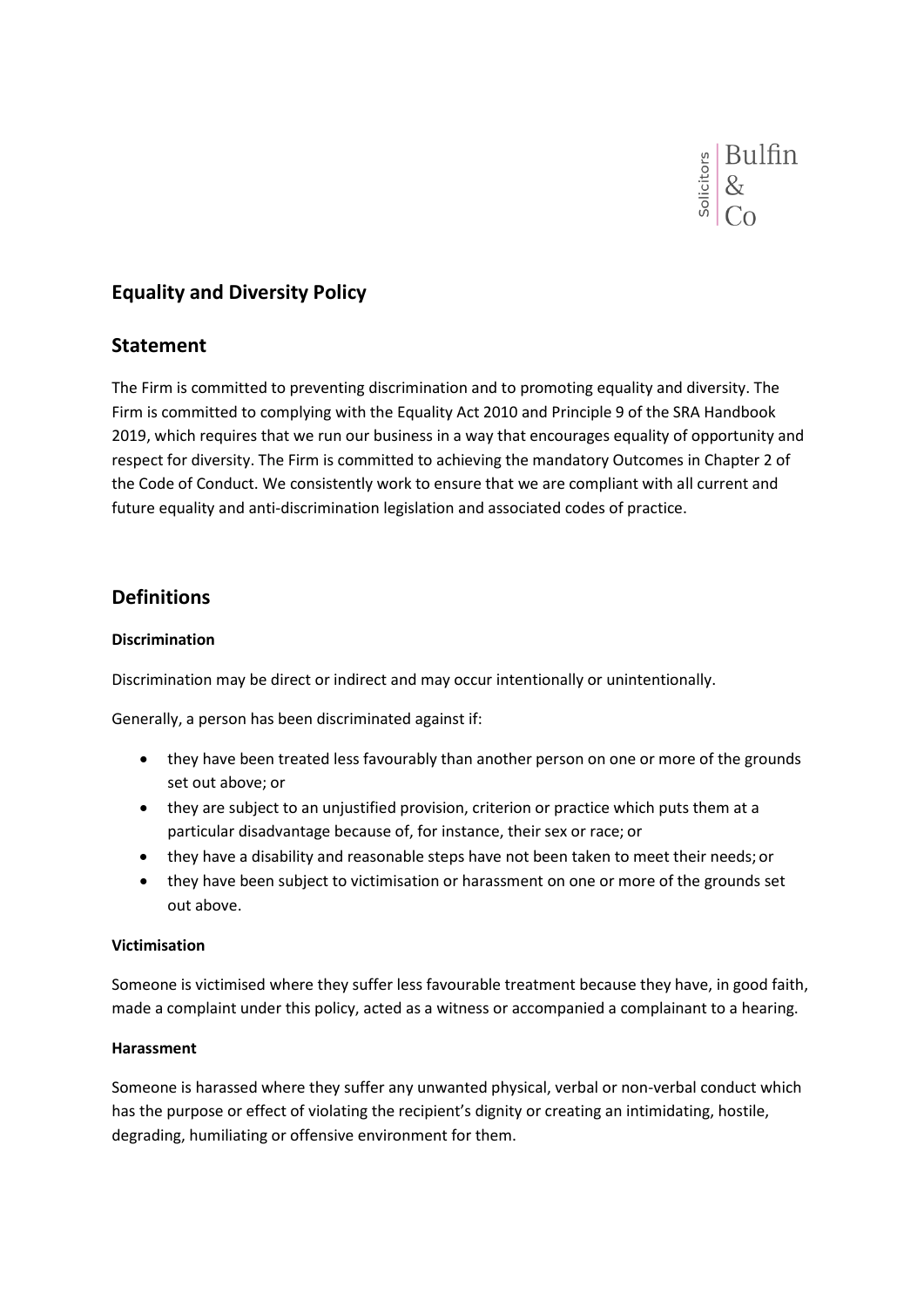# **Equality in employment**

This policy applies to arrangements for recruitment and selection, terms and conditions of employment including promotion, training and any other employment related activities.

All employees, workers and job applicants will be treated equally regardless of their disability, gender, gender reassignment, marital status, race, racial group, colour, ethnic or national origin, nationality, religion or belief, sexual orientation, age, civil partnership status, pregnancy, maternity, paternity, part-time and/or fixed-term status.

### **Recruitment**

The firm will take such reasonable steps as appropriate to ensure that applications are encouraged from a diverse range of people regardless of their disability, gender, gender reassignment, marital status, race, racial group, colour, ethnic or national origin, nationality, religion or belief, sexual orientation, age, civil partnership status, pregnancy, maternity, paternity, part-time and/or fixedterm status.

The firm will use its best endeavours to comply with any targets for the employment of ethnic minorities as are produced from time to time by the Solicitors Regulation Authority.

### **Promotion and Career development**

Promotion within the firm will be based solely on merit.

The selection criteria and processes for recruitment and promotion will be kept under review to ensure that there is no discriminatory impact on any particular group.

### **Disability**

The Firm will take such steps, and make such adjustments, as are reasonable in all the circumstances to prevent any of its employees or consultants who suffer from any disability from being placed at a substantial disadvantage on account of their disability.

## **Equality in our dealings with 3rd parties**

The principle of equal treatment will also apply to the Firm's professional dealings with third parties including clients, barristers, other solicitors, consultants and suppliers.

### **Barristers**

Barristers should be instructed on the basis of their skills, experience and ability. The decision to instruct or not to instruct a barrister will not be based on disability, gender, gender reassignment, marital status, race, racial group, colour, ethnic or national origin, nationality, religion or belief, sexual orientation, age, civil partnership status, pregnancy, maternity, paternity, part-time and/or fixed-term status.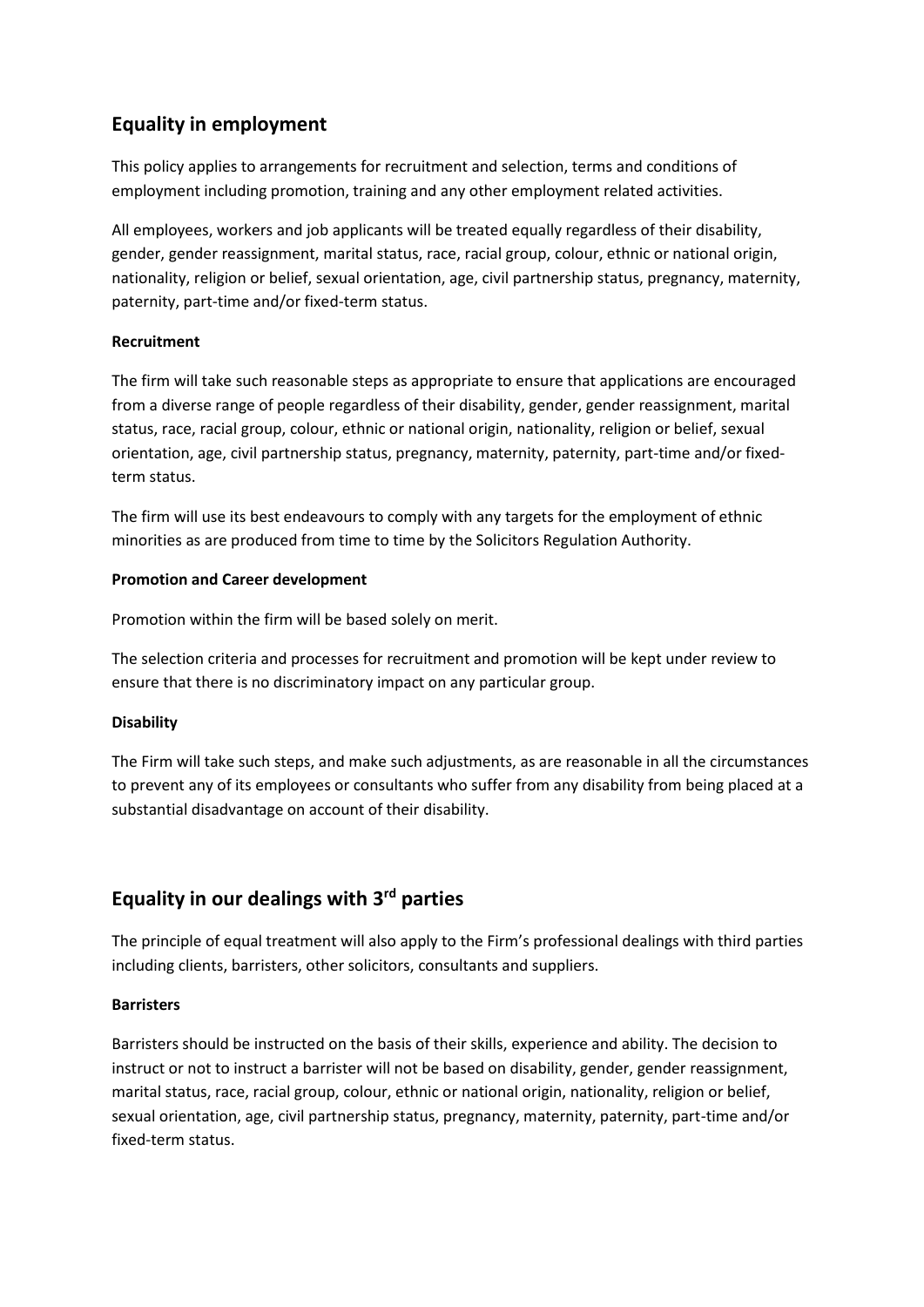#### **Suppliers**

Where the firm uses the services of agencies, contractors and other third parties they shall where appropriate be asked to comply with the firm's policy on equal opportunities and diversity.

#### **Clients**

The Firm is generally free to decide whether to accept instructions for any particular client but any refusal to act will not be based on disability, gender, gender reassignment, marital status, race, racial group, colour, ethnic or national origin, nationality, religion or belief, sexual orientation, age, civil partnership status, pregnancy, maternity, paternity, part-time and/or fixed-term status. Each and every client will be treated equally and fairly.

#### **Disability**

The Firm will take such steps, and make such adjustments, as are reasonable in all the circumstances to prevent any of its clients or potential clients who suffer from any disability from being placed at a substantial disadvantage on account of their disability.

## **Responsibilities**

Everyone has a personal responsibility to observe and apply this policy. Action will be taken under the Firm's disciplinary procedure against anyone who is found to have committed, authorised or condoned an act of discrimination.

## **Compliance**

The principles of equality and diversity are central to our ethos. This policy will be readily accessible to all members of the Firm and provided to clients and third parties on request. An electronic copy is also available on the Firm's website at [www.bulfin.co.uk.](http://www.bulfin.co.uk/)

On joining the Firm, staff and consultants will receive training on the policy as part of the induction process. The policy wording will be reviewed annually by Karen Bulfin and any changes communicated to all staff. Staff will be reminded of the policy whenever relevant in the course of their employment

## **Complaints of discrimination**

#### **In employment**

Any employee who believes that discrimination is taking place should talk to Karen Bulfin. All complaints will be taken seriously and investigated in accordance with the Firm's grievance procedure.